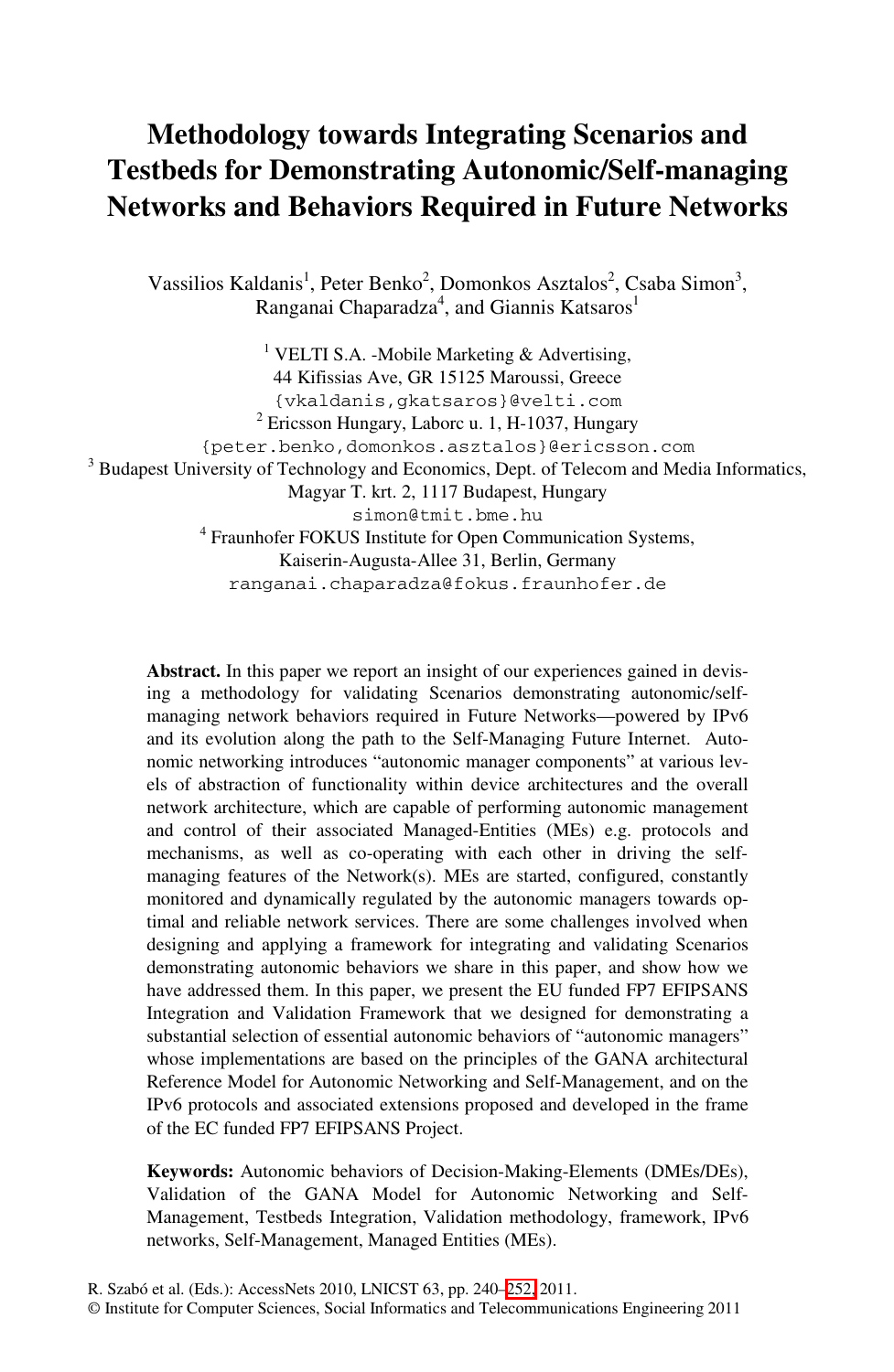# **1 Introduction**

The main benefits of the self-management technology in systems and networks, from the operator's perspective are: to minimize operator involvement and OPEX in the deployment, provisioning and maintenance of the network, and increasing network reliability (self-adaptation and reconfiguration on the fly in response to challenges e.g. faults, errors, failures, attacks, threats, etc) [1], [2], [3], [4], [5], [6], [8], [10]. There are some challenges involved when designing and applying a framework for integrating and validating Scenarios demonstrating autonomic/self-managing network behaviors required in Future Networks. A *Scenario* must consist of a clear description of the problems/limitations with the "current network management practices" and/or "current technology that come with the devices/systems of today". The problems/limitations are with respect to either of the following needs:

- a) Reducing human involvement in the management aspects considered while at the same time reducing the probability of introducing faults into any item supplied as input to the devices/network for its operation e.g. policyspecifications, configuration data, etc;
- b) OR the introduction of advanced algorithms, components and mechanisms that enable the network entities to perform Self-\* operations such as autodiscovery, self-configuration, self-healing, self-protection, self-diagnosis, and self-optimization operations towards guarantee reliable services, including on-demand services.

Special components called "*autonomic manager components*" (referred to as DEs in the GANA Model [2], [3]) introduced into node/device architectures and the overall network architecture are meant to address the two issues ("a" and "b"). In a *Scenario*, one must be able to talk and reason about either "current practices" and/or "current technology that come with the devices/systems of today", and that the Scenario then reflects what is being solved by Self-\* technologies being introduced by the prototyped components, mechanisms and algorithms.

The integration challenges include the following:

- Interconnecting multiple testbeds environments and diverse types of testbeds required by each Scenario;
- Validating the functionality, algorithms, autonomic behaviors and architectures on which to realize the Scenario, and architectures proposed by the research and prototyping team.
- Visualization of the behaviors of "autonomic manager components" involved in a Scenario,
- How to visualize the autonomic architectural Reference Model framework in action, i.e. the framework applied to derive the implementation of the components of the Scenario architecture being demonstrated.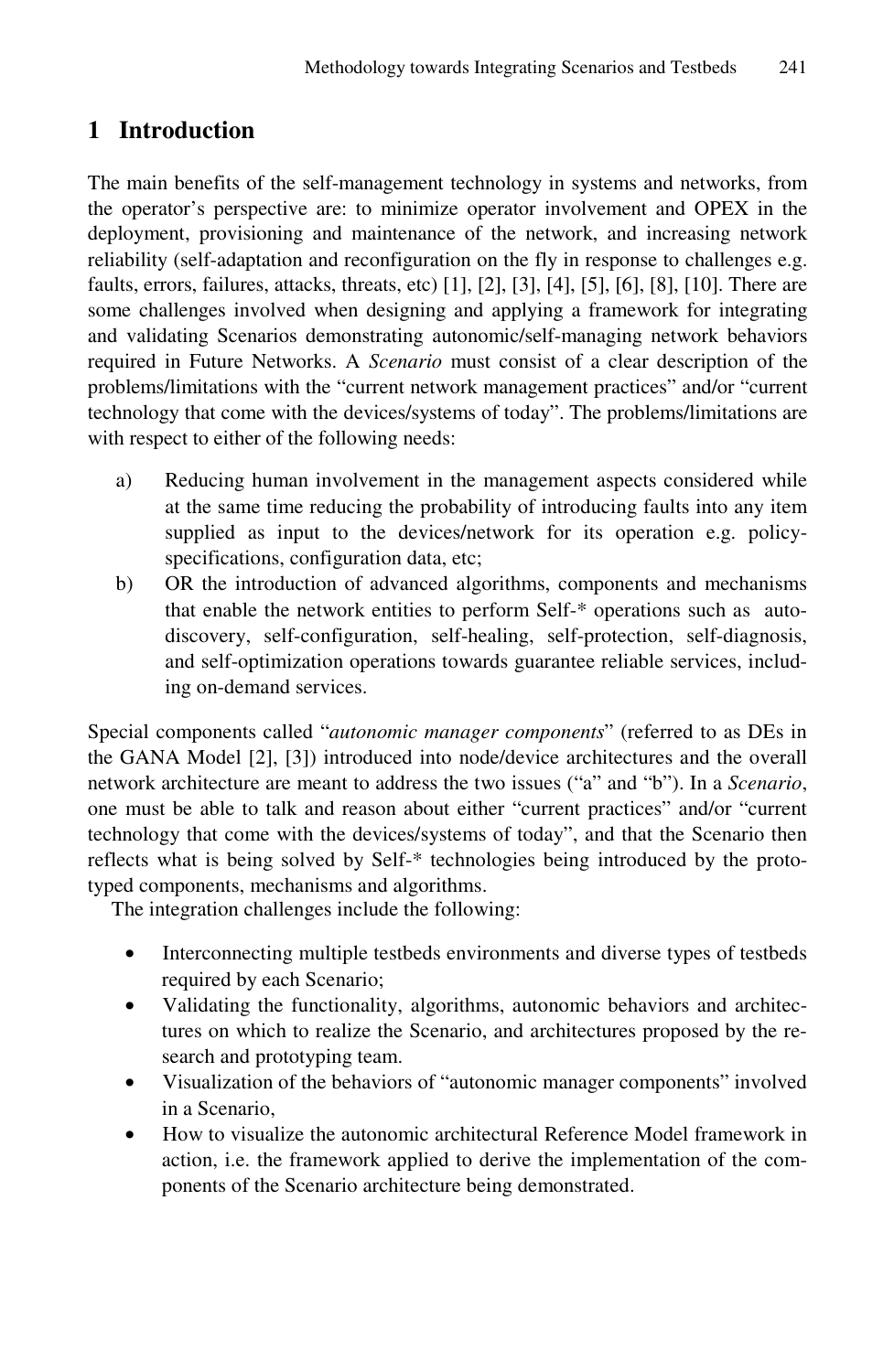# **2 Autonomic Networking and Self-management Fundamentals**

The concept of autonomicity—realized through control-loop structures embedded within node/device architectures and the overall network architecture as a whole is an enabler for advanced self-manageability of network devices and the network as a whole. The emerging GANA architectural Reference Model for Autonomic Networking and Self-Management ([1], [2], [3]) introduces "autonomic manager components" at four various levels of abstraction of functionality within device architectures and the overall network architecture, which are capable of performing autonomic management and control of their associated Managed-Entities (MEs) e.g. protocols, as well as co-operating with each other in driving the self-managing features of the Network(s). MEs are started, configured, constantly monitored and dynamically regulated by the autonomic managers towards optimal and reliable network services. The GANA Model defines a framework of hierarchical "autonomic managers" referred to as Decision Elements (DEs) in GANA, at four levels of abstraction of functionality  $([1], [2], [3]).$ 

The fundamental principles of the setup and operation of an autonomic network can be described as three cascaded phases of some automated behaviors of nodes/devices being connected together to form an autonomic network, namely:

- **[Phase-1]:** *Boot-up and Bootstrap Phase for each initializing node/device*;
- **[Phase-2]:** *Auto-Configuration Phase for each node/device and the network as a whole*;
- **[Phase-3]:** *Operation and Self-Adaptation Phase for each node/device and the network as a whole*, i.e. adaptation to challenges such as faults, errors, failures, and adverse conditions, and to policy changes by the human.

The following automated behaviors of node/devices and the network (realized as autonomic behaviors orchestrated or triggered by autonomic managers i.e. GANA DEs) apply to some phases (from the three described above):

**(1)** Auto-Discovery (Network-Layer-Services Discovery, Service/Application-Layer-Services Discovery): The associated behaviours apply to **Phase-1,** and some behaviors related to Auto-Discovery for more advanced service provisioning requirements beyond the minimal required at bootup/bootsrap time may still be attempted during the operation and self-adaptation time of a node/device or network.

**(2)** Auto-Configuration/Self-Configuration (in the Service-Layer and Network-Layer). The associated behaviours apply to **Phase-2.** 

**(3)** Self-Diagnosing and Self-Healing, Self-Optimization, other Self-\* functions. The associated behaviours apply to **Phase-3.** 

Such automated behaviors must be orchestrated and regulated by specific contextaware Decision Elements (DEs) designed to detect context, start, configure, and constantly monitor and dynamically regulate the behavior of their specifically assigned (by design) Managed Entities (MEs) i.e. managed resources such as protocols, protocols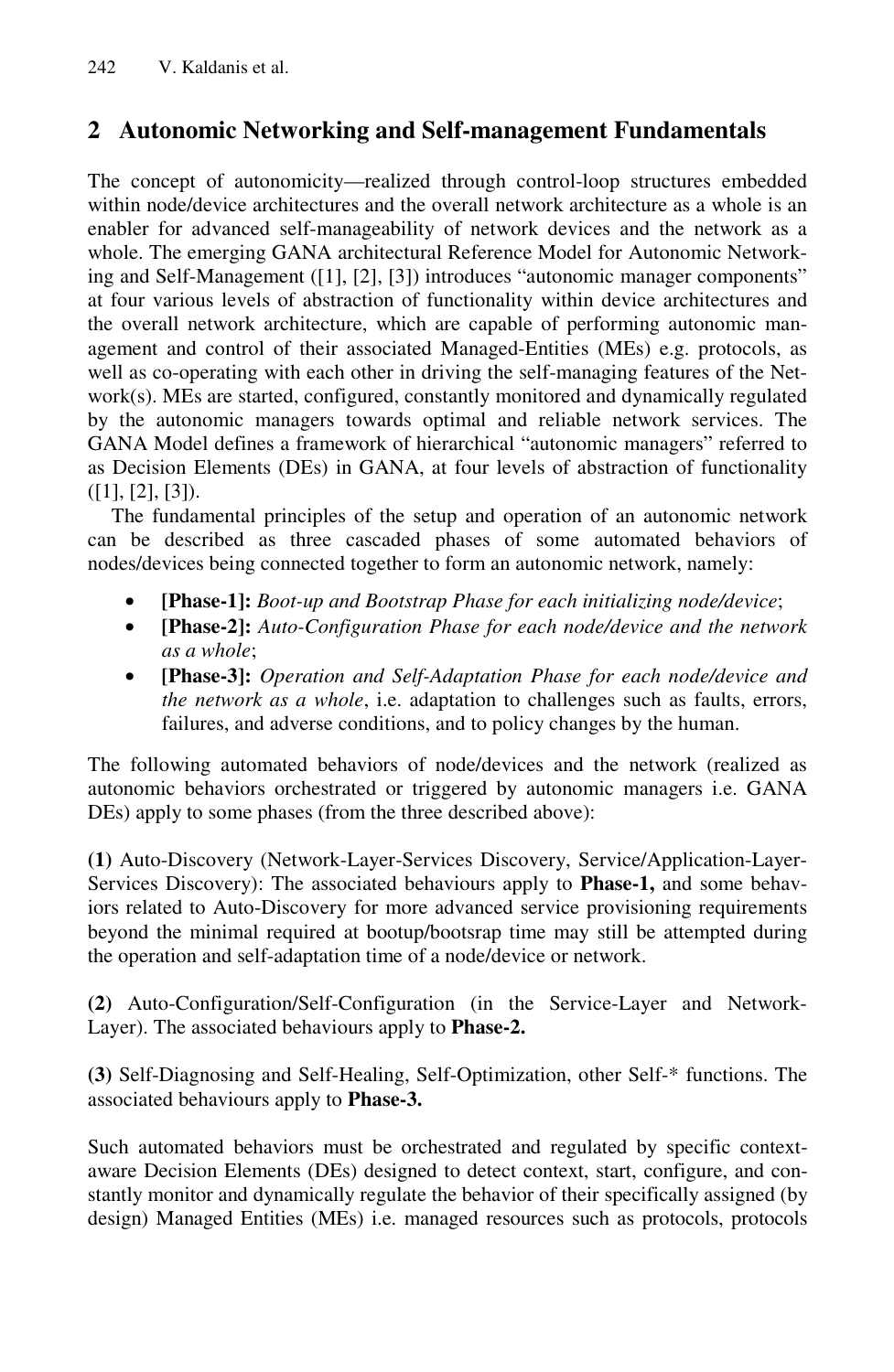stacks and mechanisms. More details on such phases and behaviors can be found in [6], [8], [9], [10], [11], [12], [13].

What determines autonomicity for a functionality are two things: (1) the autodiscovery of items required by the functionality to perform an auto-configuration/selfconfiguration process; (2) the predictions/forecasting and listening for some events and reactions by the Decision Element (DE) that controls and adapts the behaviour of the functionality towards some goal, based on the events.

# **3 Scenarios and Demonstration Testbeds**

The following key functionalities for which autonomic elements (DEs) emerged for specification and design, for the selected diverse networking environments (i.e. instantiation cases for the GANA Model) and are demonstrated in the testbeds:

- **Routing and Autonomicity.** Special DEs that implement control-loops over the "management interfaces" of routing protocols and mechanisms as their associated Managed Entities (MEs). The DEs apply configuration profiles (which include policies) on this type of MEs, and then react to incidents, state changes and context changes by communicating with other DEs to enforce changes on the behavior of various types of MEs of the devices to ensure optimal conditions of network operation. Parameters of the MEs are dynamically adjusted e.g. Timers and link weights in OSPF are dynamically adjusted by the Routing-Management-DEs (see [8], [10] for more details). For other general aspects related to Control Plane and Autonomicity: special DEs apart from Routing-Management-DEs have been introduced for addressing these other aspects of the control plane (signalling plane).
- **Data Plane & Forwarding and Autonomicity.** Special DEs that implement control-loops over the "management interfaces" of the Data Plane and forwarding protocols and mechanisms as their associated Managed Entities (MEs). The DEs apply configuration profiles (which include policies) on this type of MEs, and then react to incidents, state changes and context changes by communicating with other DEs to enforce changes on the behavior of various types of MEs of the devices to ensure optimal conditions of network operation. Parameters of the MEs are dynamically adjusted e.g. IPv6 forwarding-engine parameters, MPLS related Management Objects, and other types of Layers-1/2/2.5/3 related parameters. Parameters are dynamically adjusted by the Data Plane and Forwarding-Management-DEs (see [10] for more details).
- **Auto-Discovery, Auto-Configuration / Self-Configuration, Self-Provisioning and dynamic Re-Configuration.** Special DEs that implement control-loops over the "management interfaces" protocols and mechanisms of a node/device that is fundamental to enabling the device to advertise and update its capabilities to the network, and to discover network resources at boot-up time and during the device's operation. The DEs apply configuration profiles (which include policies) on this type of MEs, and then react to incidents, state changes and context changes by communicating with other DEs to enforce changes on the behavior of various types of MEs of the devices to ensure optimal conditions of network operation (see [6] for more details).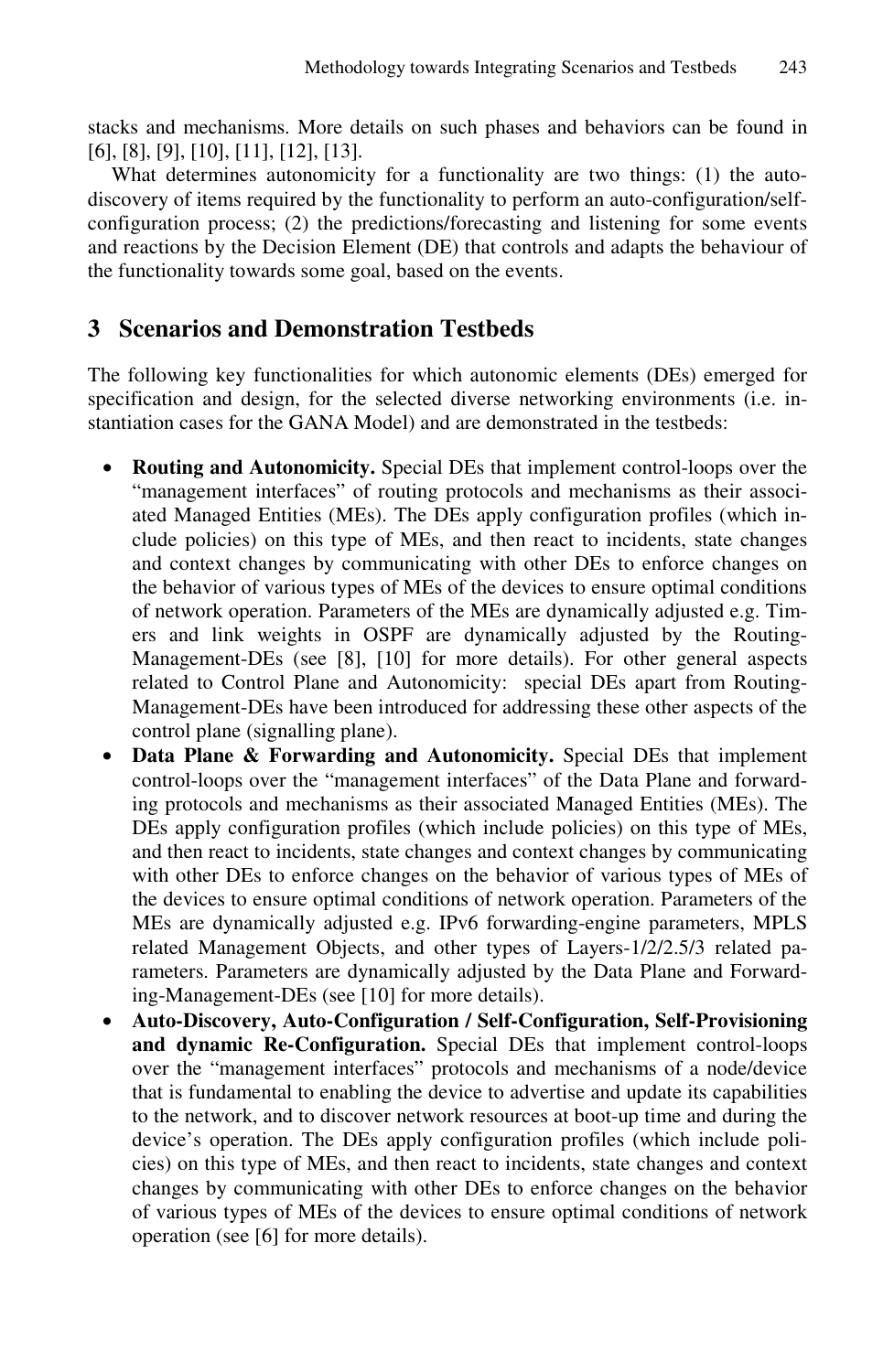- **Mobility Management and Autonomicity.** Special DEs that implement control-loops over the "management interfaces" of mobility protocols and mechanisms as their associated Managed Entities (MEs) e.g. MIPv6 and PMIPv6. The DEs apply configuration profiles (which include policies) on this type of MEs, and then react to incidents, state changes and context changes by communicating with other DEs to enforce changes on the behavior of various types of MEs of the devices to ensure optimal conditions of network operation. Parameters of the MEs are dynamically adjusted by the Mobility-Management-DEs (see [11] for more details).
- **QoS Management and Autonomicity.** Special DEs that implement controlloops over the "management interfaces" of QoS protocols and mechanisms as their associated Managed Entities (MEs). The DEs apply configuration profiles (which include policies) on this type of MEs, and then react to incidents, state changes and context changes by communicating with other DEs to enforce changes on the behavior of various types of MEs of the devices to ensure optimal conditions of network operation. Parameters of the MEs are dynamically adjusted by the QoS-Management-DEs (see [11], [13] for more details).
- **Resilience, Survivability, and/for Autonomicity.** Special DEs that implement control-loops over the "management interfaces" of resilience and survivability protocols and mechanisms as their associated Managed Entities (MEs). The DEs apply configuration profiles (which include policies) on this type of MEs, and then react to incidents, state changes and context changes by communicating with other DEs to enforce changes on the behavior of various types of MEs of the devices to ensure optimal conditions of network operation. Parameters of the MEs are dynamically adjusted by the Resilience & Survivability-DEs (see [12] for more details).
- **Autonomic Fault-Management.** Special DEs that implement control-loops over the sub-interfaces of the "management interfaces" of components and modules of devices that enable the fault-management operations to be performed by Fault-Management-DEs on the components/modules (as MEs). Also, Fault-Management-DEs manage and control special MEs that handle challenges such as detection of faults, errors, failures. The DEs apply configuration profiles (which include policies) on this type of MEs, and then react to incidents, state changes and context changes by communicating with other DEs to enforce changes on the behaviour of various types of MEs of the devices to ensure optimal conditions of network operation. Parameters of the MEs are dynamically adjusted by the Fault-Management-DEs (see [12] for more details).
- The role of Monitoring in enabling Autonomicity, and Self-**Monitoring/Autonomic Monitoring as an autonomic feature.** Special DEs that implement control-loops over the "management interfaces" of Monitoring protocols and mechanisms as their associated Managed Entities (MEs). The DEs apply configuration profiles (which include policies) on this type of MEs, and then react to incidents, state changes and context changes by communicating with other DEs to enforce changes on the behaviour of various types of MEs of the devices to ensure optimal conditions of network operation. The MEs are orchestrated and parameters of the MEs are dynamically adjusted by the Monitoring-DEs (see [13] for more details).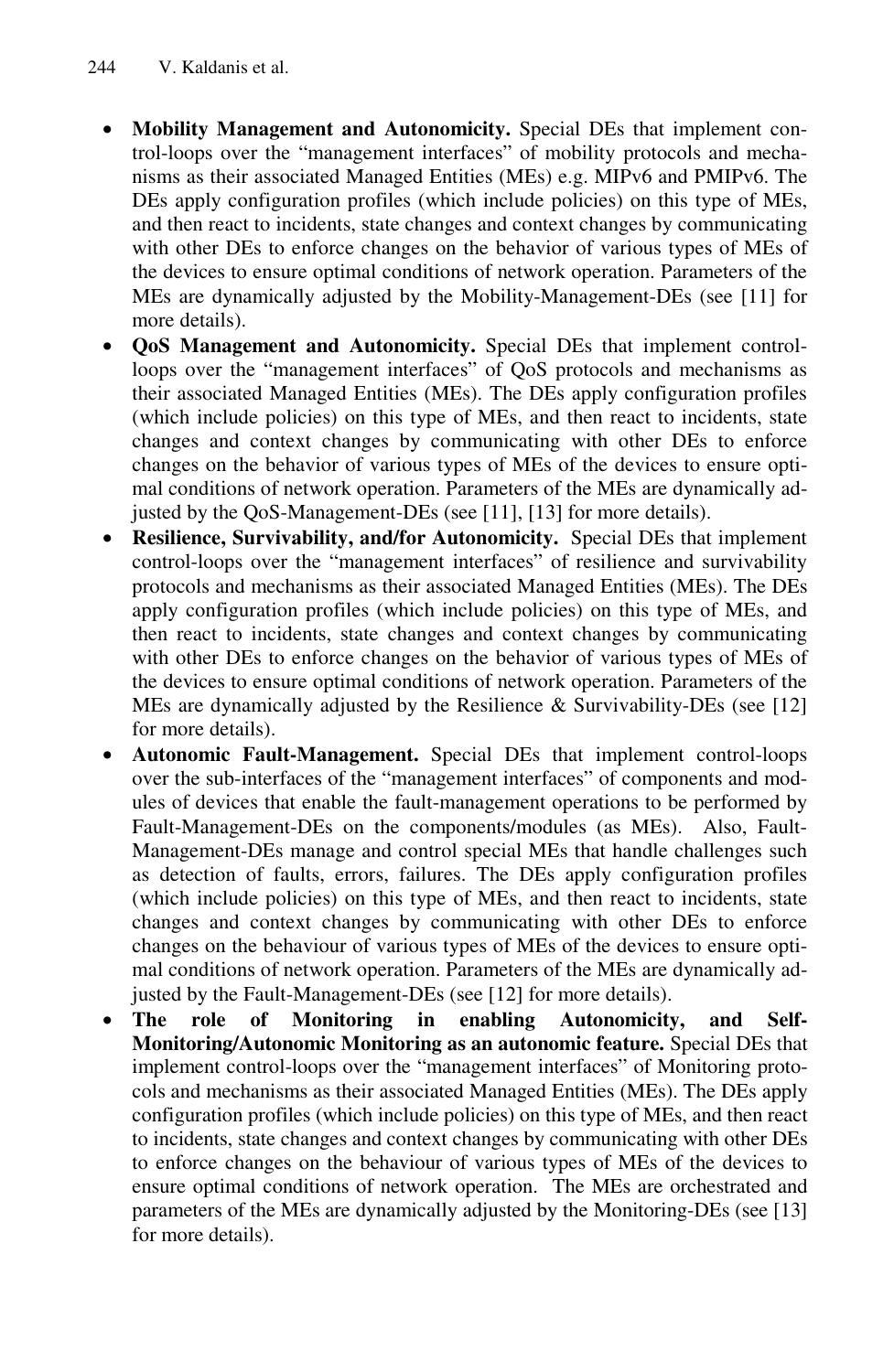# **4 Integration and Validation Framework**

In this section the overall approach to Integration and Validation is described in general. We consider that the use of Templates should be applied to describing Scenarios in such a way as to show the paradigm shift brought by Autonomics and Self-Management, as well as showing the benefits brought by the various technologies conveyed by the Scenario, to key players: manufactures, Operator/network management personnel, content providers, etc. Also, some questionnaires are used answered by all project partners/developers in describing information that helps those building the testbeds. From our experience, some decisions must be made when selecting Open source tools, such as the selection of common libraries to ease the integration of Scenarios whose components emerge from multiple partner testbeds.

### **4.1 Integration Methodology**

There are twelve (12) template-based Scenarios defined by EFIPSANS that span over heterogeneous networking environments, functionality and use-cases. In order to give a clear, uniform picture on the overall benefits of autonomic networking, the integration of some of these Scenarios in a use case trial is required. The objectives of integration are the following: Harmonize the autonomic functions to be demonstrated with regard to inter-operability and networking environment; Create a common testbed that can be used for experimentation; and Describe a high-level story-line for the Scenarios.



**Fig. 1.** EFIPSANS Scenarios and Testbeds versatility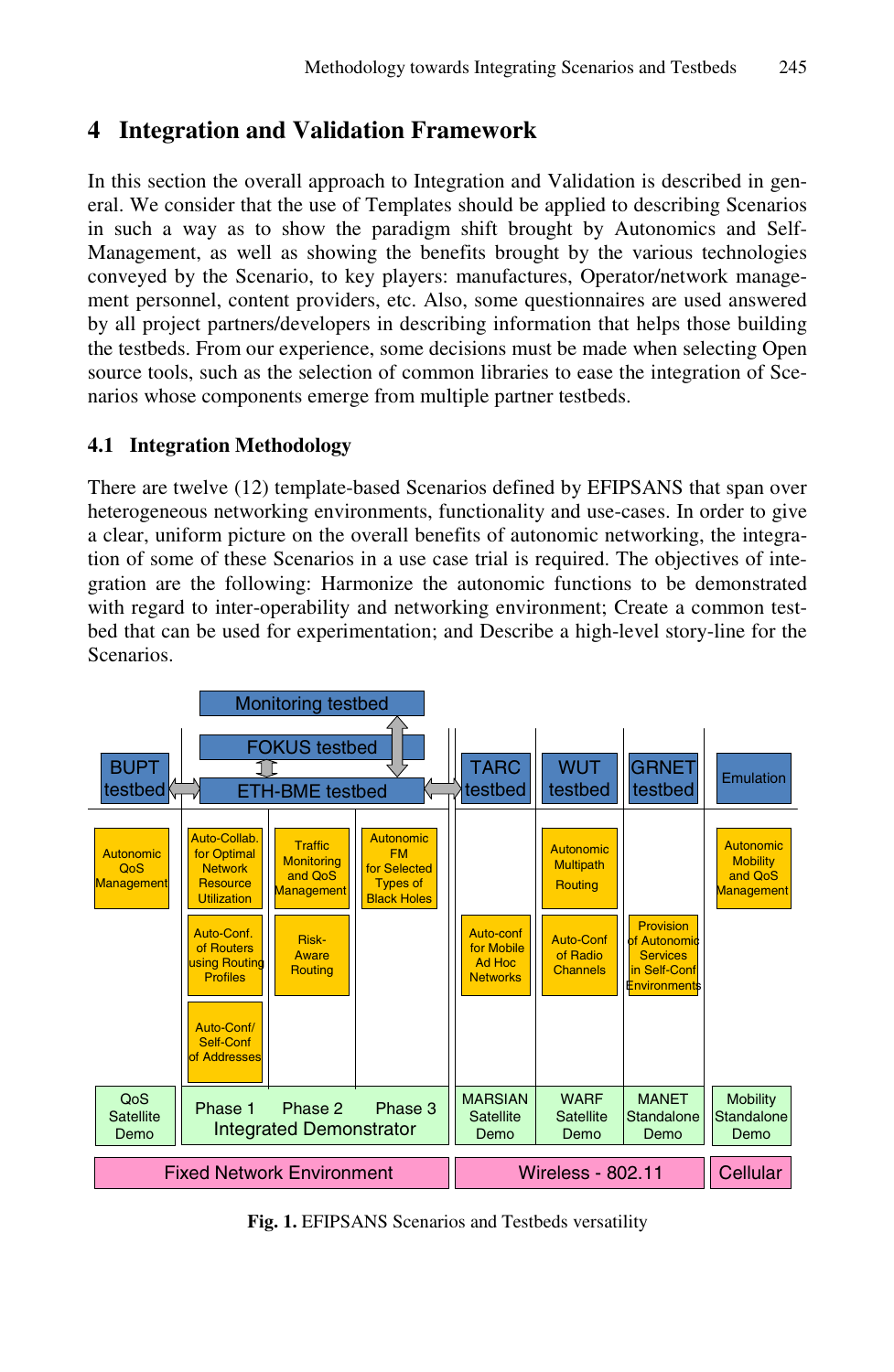In order to fulfill the above objectives, first we selected scenarios that can be used in a given network environment. This is necessary since most autonomic behaviors in EFIPSANS are specific to a certain network environment, such as fixed, wireless or cellular. The grouping of scenarios ensures that each scenario is demonstrated in the appropriate environment Fig. 1 next shows how different scenarios were mapped to different networking environments. The yellow boxes represent the individual scenarios while in the bottom of the figure the magenta boxes indicate the networking environment. The code names illustrated (BUPT, ETH-BME, TARC, WUT, GRNET, etc) corresponds to project partner shortcuts and therefore can be ignored.

One of the main objectives here was to create a proof-of-concept testbed that can be used to demonstrate the autonomic functions researched and developed by the project. Since the consortium members are spread practically all over Europe, it would have required considerable effort to create an integrated testbed that is installed at a single geographical location. However, the public Internet infrastructure enables a more or less straightforward interconnection of fixed networks. This motivated our decision to create a common integrated demonstrator core testbed that is composed of interconnected network segments. This core testbed will host a number of important scenarios as seen in Fig. 1 that cover all the areas of GANA-defined autonomicity and focus on the wired networks. The interconnection of the networks is based on a layer 2 tunneling solution, which enables passing both link layer and IPv6 packets (see Fig. 2). The configured tunnels transfer layer 2 packets over IPv4 packets. The tunneling choice was motivated by the fact that the connectivity provided by the current



**Fig. 2.** Integrated Testbed overview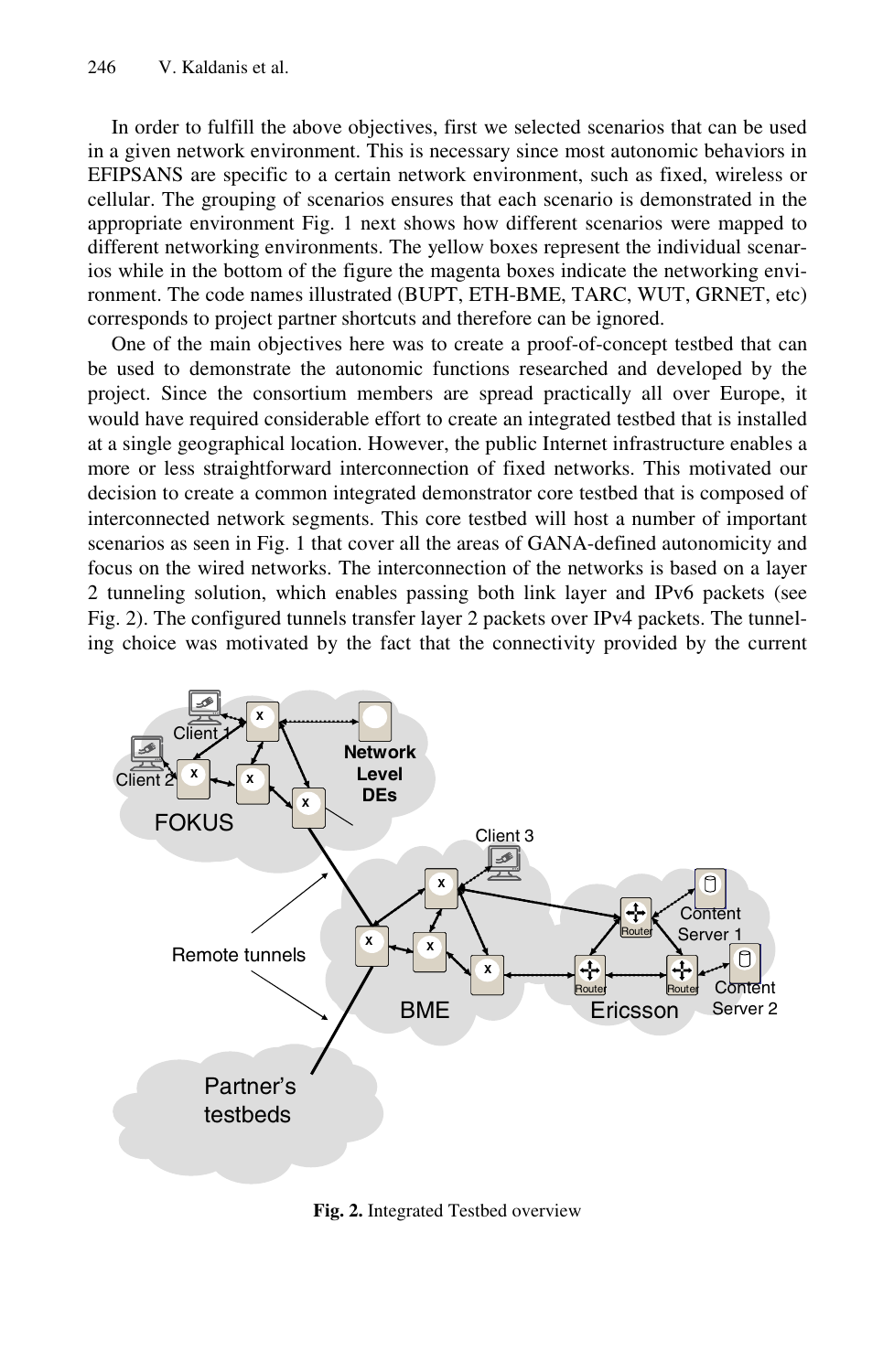Internet is still based on IPv4 dominantly. We chose to tunnel layer 2 packets so that in addition to IPv6 packets, link layer packets can also be exchanged between the tunnel endpoints. This provides a totally transparent connectivity on layer 2 and on layer 3, which is necessary to demonstrate some of the EFIPSANS scenarios.

# **4.2 Validation Methodology**

EFIPSANS validation methodology in principle aims to validate a number of fundamental (to autonomic network engineering) features of an autonomic network categorized accordingly to the project objectives per network type (fixed or mobile), functionality (layer-specific), topology (e.g. mobile ad hoc) and other (e.g. security). These features have been categorized in general under the following five key concepts:

- Auto-Discovery
- Auto/Self-Configuration
- Autonomic Routing & Self-Adaptation
- Autonomic Mobility & QoS Management
- Autonomic Network Monitoring & Fault-Management

Validation of the former key concepts is required to assess their impact on the project technology framework and evaluate to what extend the defined R&D challenges and objectives coming from those key concepts were successfully addressed and implemented within the project lifespan. In order to successfully complete such an assessment a common concept and step-based evaluation process must be specified to guarantee a smooth effective and unified evaluation.

EFIPSANS validation methodology incorporates a number of purpose-driven activities with specific expected outcomes such as:

### **1) Analysis of project specific documentation deemed suitable and essential in helping analyze the former key autonomic network functionalities, in terms of:**

- Identification that the indentified R&D features and challenges at the project's start phase have been implemented into the underlying framework
- Identification and analysis of specific project deliverables which provide evaluations and recommendations on the adoption of key concepts in the individual work packages.
- Identification and analysis of project publications related to the key concepts to gain feedback and recommendations
- Analysis of the outcomes of the project related events (e.g. workshops) to get external insight on how the key concepts were received and anticipated by the general public.

### **2) Completion and distribution of specific questionnaires**

Completion of specific key concept questionnaires to be distributed to various (business and technology) groups in order to obtain feedback and recommendations of issues like:

- IPv6 vs. IPv4
- Autonomic systems awareness and usability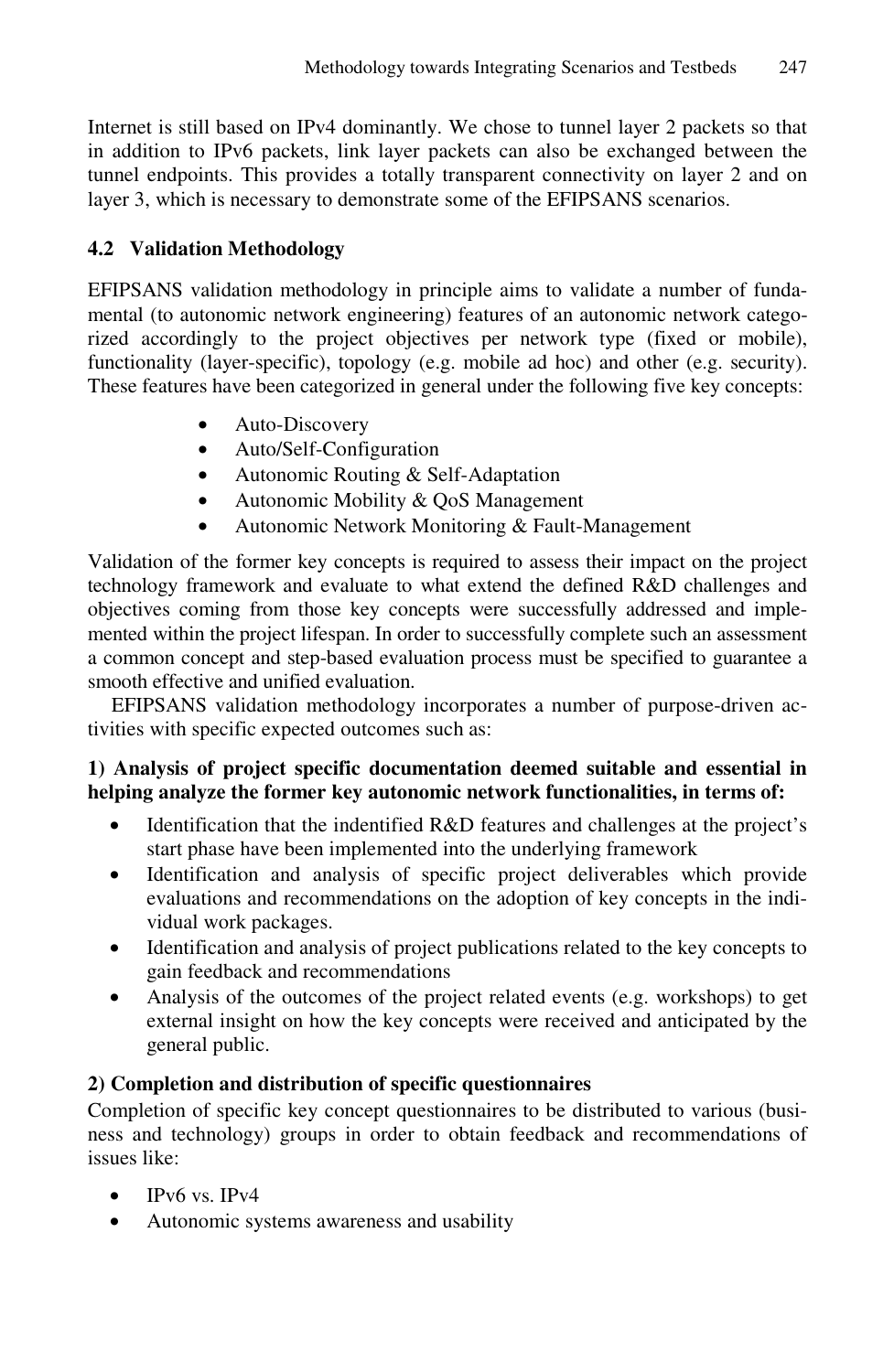- Anticipation of autonomic behaviors and advanced functionality
- How the key autonomic concepts improve end user experience
- Benefits for Industry players (ISPs, Operators, SPs) from deploying relevant autonomic features and functionality in existing infrastructures
- Autonomic networking: Applicability, deployment and acceptance
- Impact in higher-layer services and application deployment

# **3) Validation via Simulation/Emulation**

Validation of the specific key concepts via simulation/emulation is used as part of the overall evaluation of the project's key concepts mainly to assess important issues around performance, stability and scalability that cannot be easily estimated in the project testbeds. Specialized satellite (to the integrated) testbeds deployed simulation/emulation approaches in order to prove and experiment with autonomic features around Mobility and QoS/QoE management in mobile/wireless environments in scenarios where real operator's core/access network mechanisms and functionality were represented successfully.

## **4) Analysis of the Qualitative/Quantitative Testing, Results and Reporting**

Selected Qualitative / Quantitative (Q&Q) tests and results tightly dependent to the project scenarios that directly incorporate autonomic functionality related to the former key concepts have been selected for analysis and evaluation. This can work towards identifying:

- What certain innovations and advancements have been validated in each scenario
- Recommendations / lessons learnt from the integration of DEs/MEs with specific functionality implementing each key concept
- What is the impact of each scenario and relevant DEs/MEs in the respective business and technology area in the present and future systems
- Identification of any problems encountered during pilot or productive system operation

### **5) Analysis of key concepts to the project's Business Model**

The fact that existing project scenarios already analyze the business aspects around the corresponding key concept(s) they deal with (as part of the overall business framework) creates itself a necessity to evaluate in practice the real impact of each autonomic concept in industry today. This will reveal the real value added by the project in the converged IP-based systems of today and tomorrow especially in the area of autonomic service management.

### **6) Analysis of the key concepts with respect to the standards**

The fact that the project is tightly coupled with IPv6 technology framework and is expected to highly influence IPv6 deployment in current and future systems that are enhanced with autonomic functionality create itself the inherent need for a circumstantial analysis surrounding standardization issues. Addressing of important standardization issues around required IPv6 extensions (IPv6++) [4], [10] will allow the aforementioned key concepts to have a compatible and aligned impact in this area and particularly: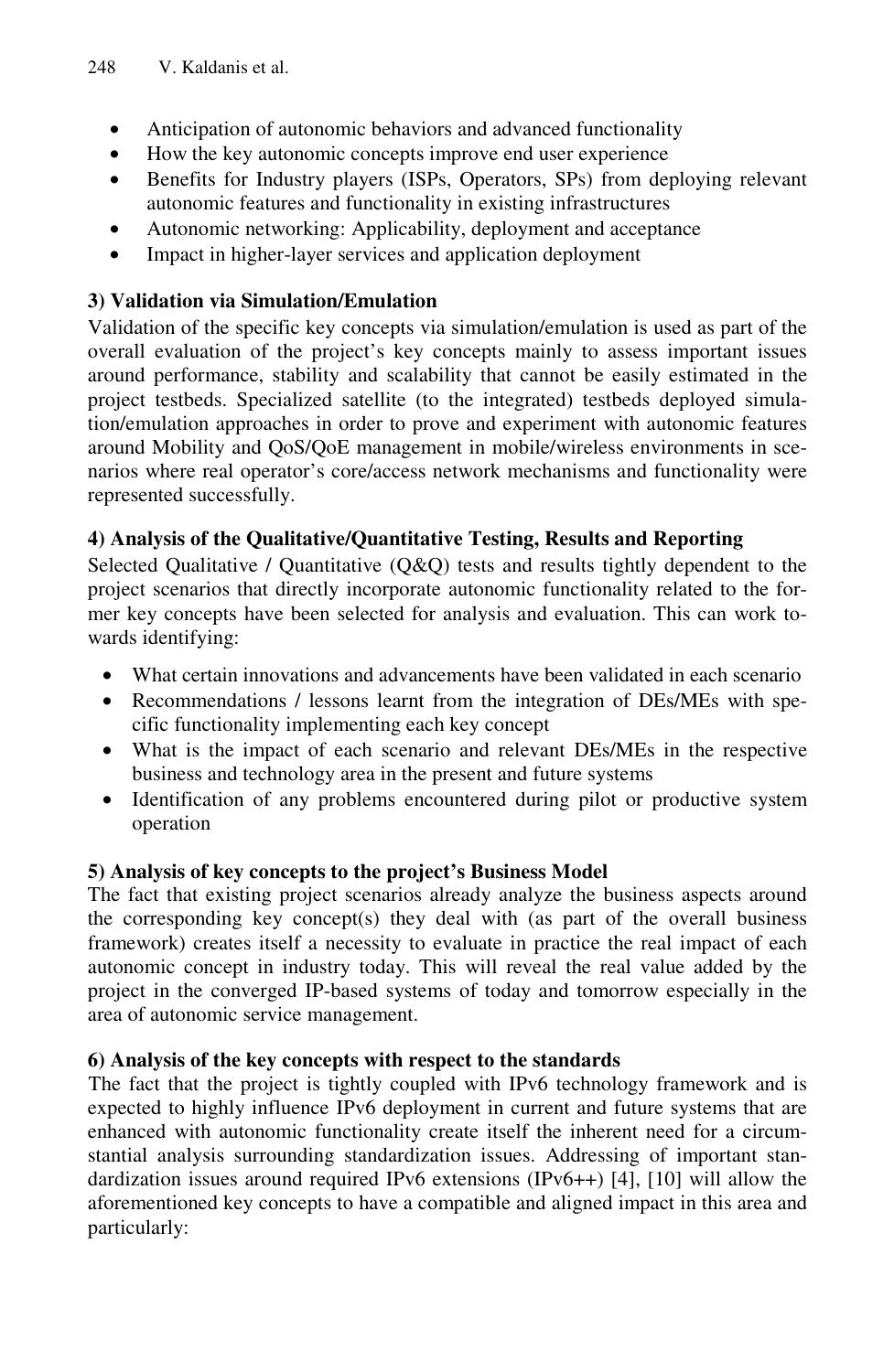- Have the results or concepts coming from the project been taken up outside the project consortium?
- Which specific IETF drafts or standards have the key concepts contributed towards?
- How the adopted strategy achieved its purposes
- Setup the required framework for other projects to build on the top and expand further IPv6++ context [4], [10].

The formerly described validation framework aims to complements the project's demonstration environment around the key concepts in a number of scenarios implemented in specific testbeds (integrated and satellite ones). The Fig. 3 next illustrates how the developed components that realize the project key concepts are mapped within the different physical nodes per work package as software installed on these nodes in the testbeds.



**Fig. 3.** EFIPSANS Validation Framework

The grey box represents a physical node (e.g. mobile terminal, router, etc) and the colored boxes within each grey box represent autonomic components or modules that implement purpose-specific autonomic functionality (in the form of DEs/DMEs) on the top of existing functionality (e.g. QoS management).

### **4.3 IPv6 Integration and Validation**

This section reflects on the aspects related to IPv6 and the EFIPSANS proposed Extensions to (IPv6++) required for designing and building IPv6-based Autonomic Networks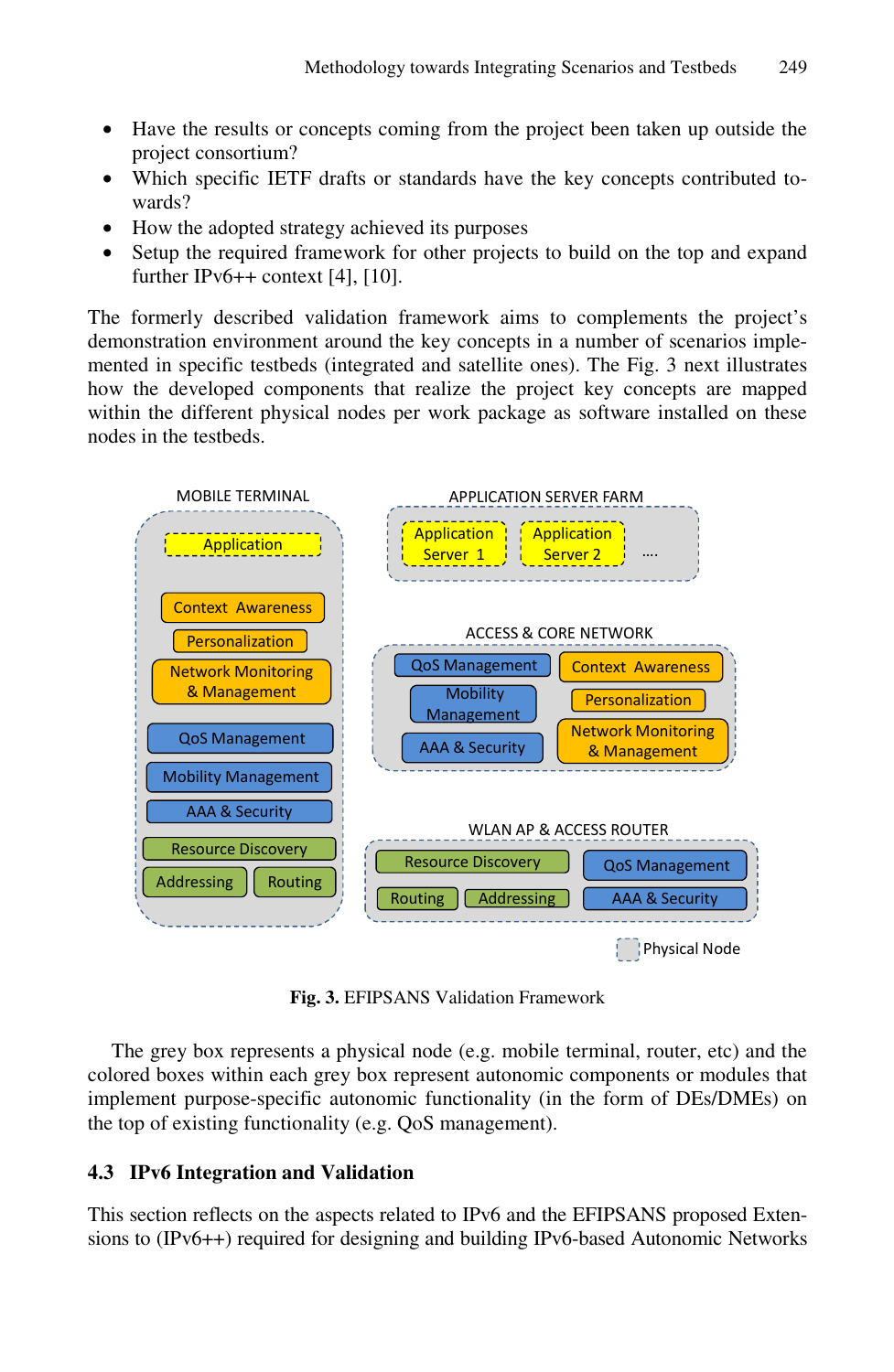and Services (we refer to the upcoming EFIPSANS deliverable D2.6 [1] for IPv6++). It also summarizes the key features of IPv6 that make the integration and validation of large scale autonomic networks in Testbeds easy to achieve.

IPv6 features such as *auto-discovery e.g. neighbor and parameter discovery, autoconfiguration, advanced addressing schemes and route aggregation,* and *Support for large address space* can be considered as enablers for designing large-scale Testbeds. This is because *scalability and some automated discovery and auto-configuration features* are requirements for facilitating for more advanced autonomic/self-managing network behaviors that leverage the basic auto-discovery and auto-configuration of nodes' interfaces.

But how EFIPSANS achieves autonomic management and control of IPv6 Protocols through its mechanisms?

Here autonomic management and control of IPv6 protocols and mechanisms as socalled Managed Entities (MEs) at GANA's lowest level/layer, is based on the assignment of specific IPv6 protocols and mechanisms to specific Decision Elements (DEs) that autonomously manage and regulate/control the behavior of the different MEs. Autonomic routing involves the development of Routing-Management-DEs that are meant to be context-aware and to start, configure, monitor and dynamically regulate the behavior of IPv6 protocols and mechanisms of specific devices (as the associated MEs), such as OSFPv3 (the main routing protocol of focus in EFIPSANS). More information on how the GANA has been instantiated for realizing autonomic routing functionality in wired networks can be found in the EFIPSANS deliverables D1.7 in [1] and particularly in those from work package 1.

Regarding instantiation of GANA Mobility-Management DE(s) in an IPv6 network, the associated Managed Entities (MEs) of the Mobility-Management DE(s) are MIPv6 and PMIPv6. For Autonomic QoS Management via the QoS-Management DE(s), the associated MEs are mechanisms such as the IPv6-based DiffServ and IntServ protocols and mechanisms (see [11], [13]). The Managed Entities (MEs) associated with the GANA DEs for Auto-Discovery, Auto-Configuration/Self-Configuration i.e. NODE\_MAIN\_DE, are protocols and mechanisms such as Neighbor Discovery (ND), DHCPv6, NETCONF, IPv6 Stateless Address Auto configuration. For autonomicity for the Data Plane and Forwarding functionality, parameters of the Data Plane protocols and mechanisms as MEs, are dynamically adjusted e.g. IPv6 forwarding-engine parameters and Layers-1/2/2.5/3 related parameters. Parameters are dynamically adjusted by the Data Plane and Forwarding-Management DEs.

Also being validated are IPv6 protocol extensions being proposed by EFIPSANS [1], which include ICMPv6++[9], ND++ (Extensions to the ND protocol), DHCPv6++, PMIP6++.

# **5 Concluding Remarks**

We presented our *Methodology Towards Integrating Scenarios and Testbeds* for demonstrating autonomic/self-managing networks and behaviors required in Future Networks.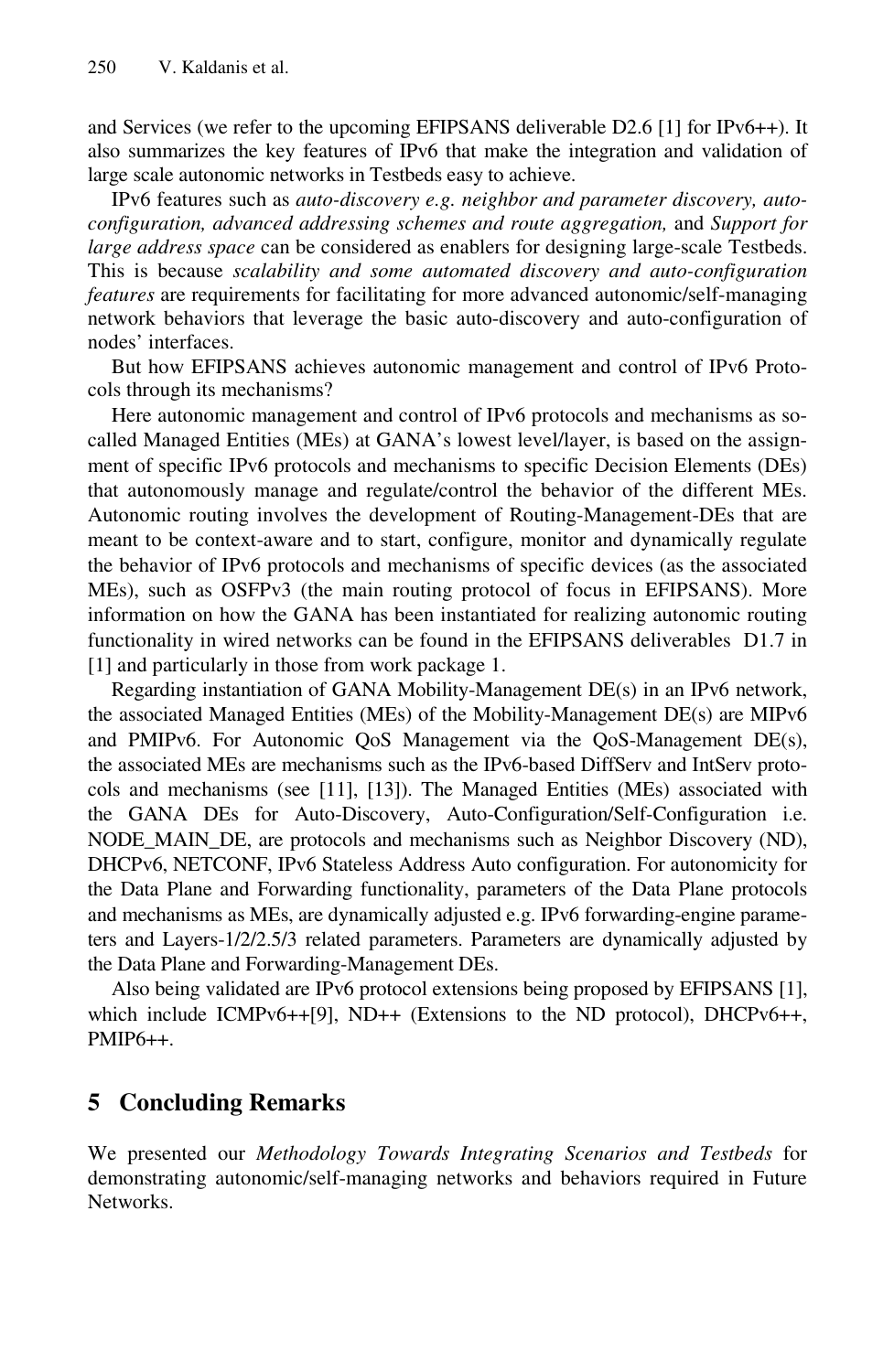The evolvable Architectural Reference Model for Autonomic Networking and Self-Management called GANA enables the design of interworking hierarchical decisionmaking processes at different levels of abstraction, which react to the changes in the state of the network and its environment (refer to [7] for information on the evolution of the model). The GANA has been successfully "instantiated" by EFIPSANS for autonomic management and control of different types of Managed Entities (Protocols and Mechanisms at GANA' lowest level/layer" for diverse network environments (Fixed/Mobile/Wireless Networks). Examples include: Autonomic Routing, Auto-Discovery, Auto-Configuration/Self-Configuration, Autonomic Mobility Management, Autonomic QoS Management, Autonomic Resilience, Survivability, Autonomic Fault-Management, Autonomic Monitoring, Autonomic Security Management. We have designed and implemented an integrated testbed that implements the core features of an autonomic network, based on GANA. The testbed serves as proof of concept for the applicability of the GANA model in a heterogeneous networking environment.

Since our work on validating the GANA concepts in the testbed continues, we expect to draw more lessons from running some field trials and provide a report on how GANA-based, advanced self-managing IPv6 networks can be build. We seek to show how to build diverse types of autonomic IPv6-enabled networks based on the autonomic management and control of IPv6 and lower layer protocols, and the use of EFIPSANS proposed extensions to IPv6  $(IPv6++)$ . We also aim at looking deeper into autonomic network services build on top of such networks. This will demonstrate how the Future Internet will emerge based on an evolution path that focuses on IPv6 and its Extensibility towards the Self-Managing Future Internet.

#### **Acknowledgement**

This work has been partially supported by EC FP7 EFIPSANS project (INFSO ICT-215549).

### **References**

- 1. EC funded- FP7-EFIPSANS Project, http://efipsans.org/
- 2. Chaparadza, R., Papavassiliou, S., Kastrinogiannis, T., Vigoureux, M., Dotaro, E., Davy, A., Quinn, K., Wodczak, M., Toth, A.: Creating a viable Evolution Path towards Self-Managing Future Internet via a Standardizable Reference Model for Autonomic Network Engineering. Published in the book by the Future Internet Assembly (FIA) in Europe: Towards the future internet - A European research perspective. pp. 136–147. IOS Press, Amsterdam (2009)
- 3. Chaparadza, R.: Requirements for a Generic Autonomic Network Architecture (GANA), suitable for Standardizable Autonomic Behaviour Specifications of Decision-Making-Elements (DMEs) for Diverse Networking Environments: published in International Engineering Consortium (IEC) in the Annual Review of Communications 61 (December 2008)
- 4. Chaparadza, R.: Evolution of the current IPv6 towards IPv6++ (IPv6 with Autonomic Flavours). Published by the International Engineering Consortium (IEC) in the Review of Communications 60 (December 2007)